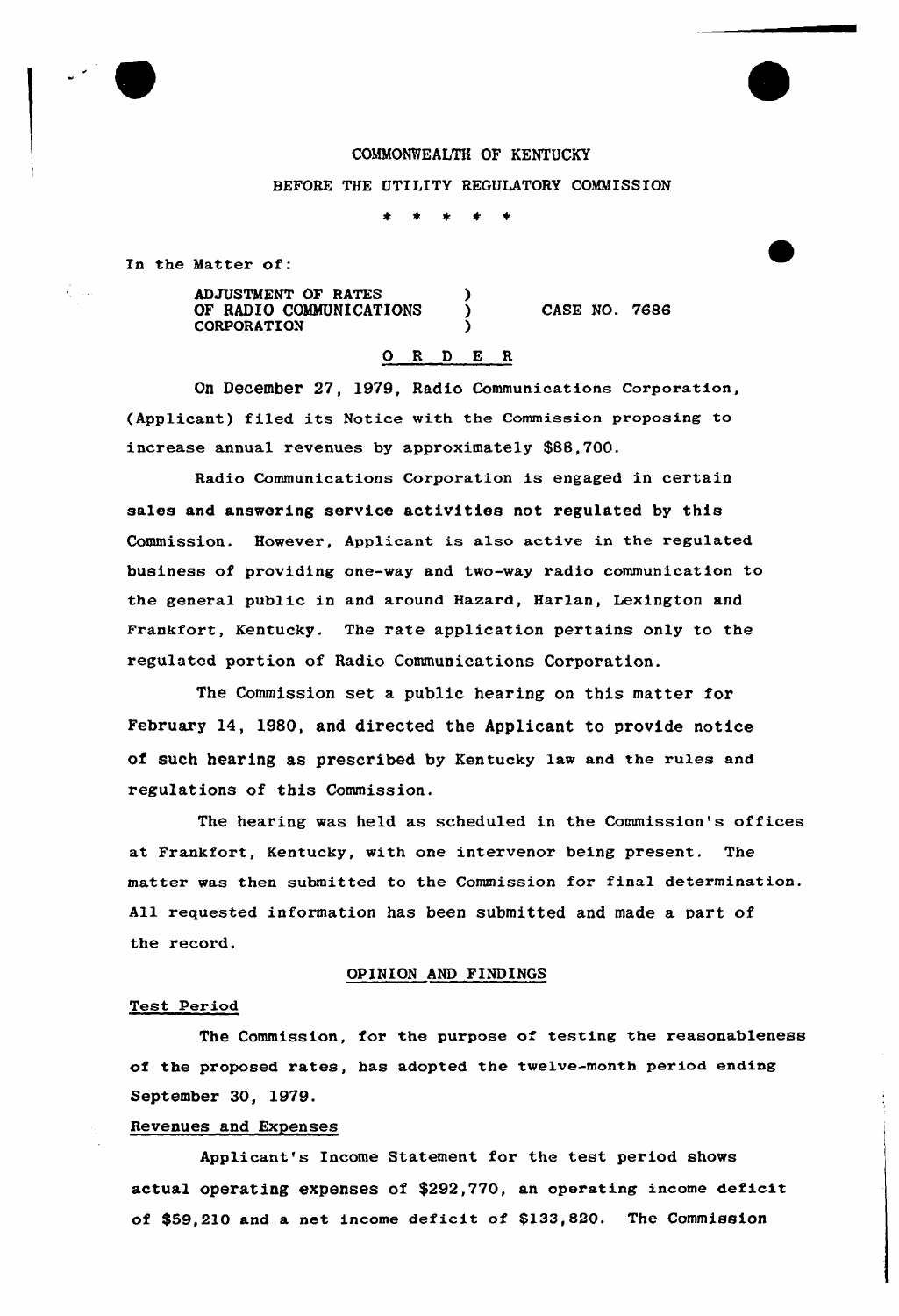



finds two adjustments to Applicant's Income Statement are necessary. We have reduced expenses for salaries by \$8,346 to reflect only those salaries applicable to Applicant's regulated operations. Further, we have placed Interest Expense of \$5,202 below-the-line in accordance with the Uniform System of Accounts for Radiotelephone Utilities as prescribed by this Commission.

Summary

The Commission, after considering all evidence of record and being advised is of the opinion and FINDS:

(1) That the Applicant has experienced an operating deficit in the test period used in this case.

(2) That Applicant's proposed rates as set out in Appendix "A" attached hereto and made a part hereof will produce annual revenues in the amount of approximately \$324,200, an annual increase of \$88,700, and are the fair, just and reasonable rates for the Applicant.

(3) That, on a pro forma basis, Applicant will realize a net operating income of approximately \$62,100.

(4) That these rates are necessary and essential to allow the Applicant to improve its financial position.

IT IS THEREFORE ORDERED, that the rates sought by Radio Communications Corporation, as set out in Appendix "A" attached hereto and made a part hereof are fair, just and reasonable and are approved for service rendered on and after the date of this Order.

IT IS FURTHER ORDERED that Radio Communications Corporation shall file with this Commission within thirty (30) days from the date of this Order, its revised tariff sheets setting out the rates approved herein.

Done at Frankfort, Kentucky, this 7th day of May, 1980.

UTILITY REGULATORY COMMISSION

Chairma

 $\underline{\beta}$ 

ATTEST:

**Secretary**